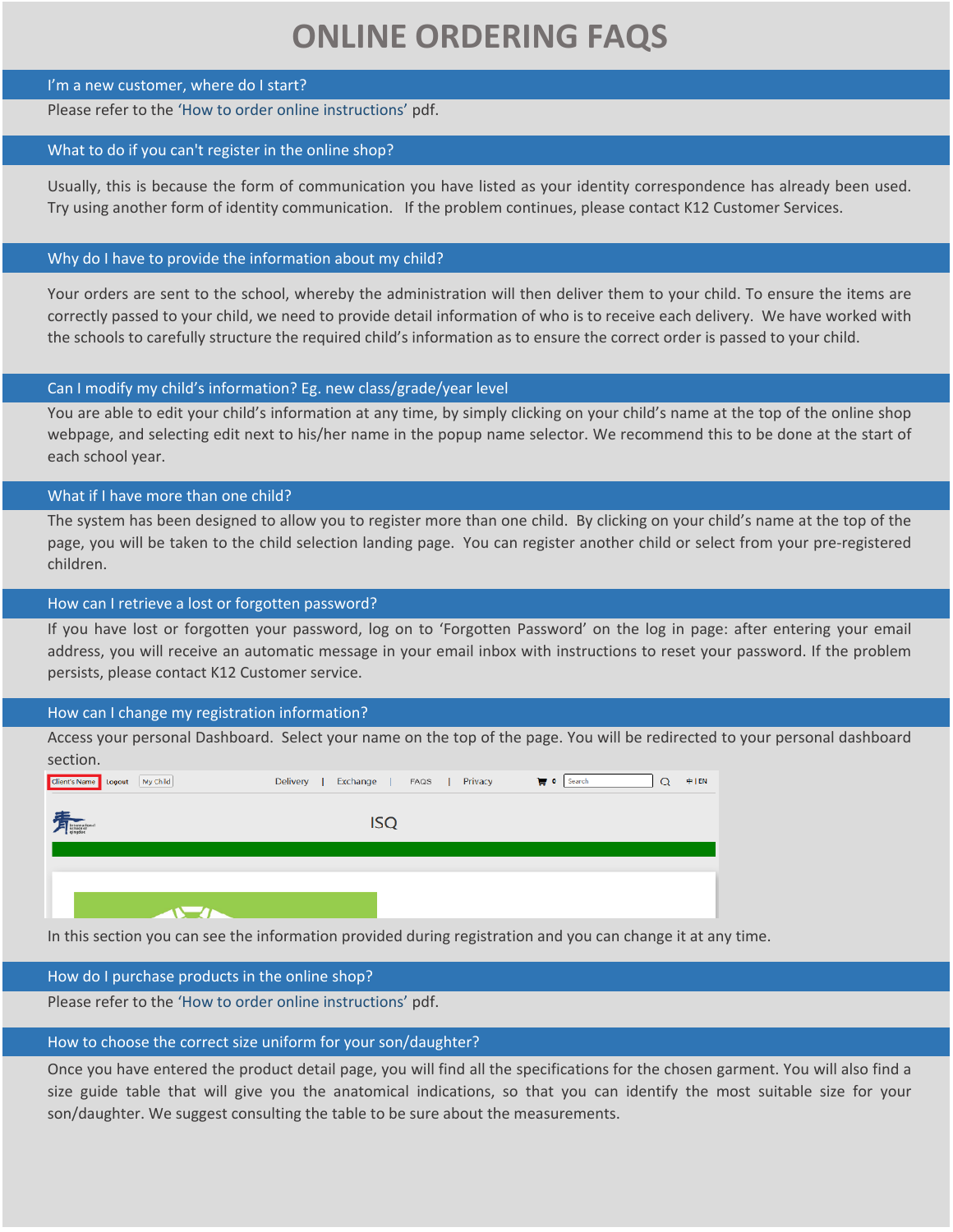# **ONLINE ORDERING FAQS (page 2)**

#### Once I have chosen the products, how can I finalize the purchase?

In order to finalize your purchase, you have to click on the button, "Pay now", or the shopping cart image.

You will automatically be redirected to the cart landing page where you can decide whether to proceed to check out or continue shopping for other items.

While on the initial shopping cart page, you can either change the number of items you wish to purchase or remove them from the cart.

# Once I have chosen the products, how can I finalize the purchase? (Continued)

You will then be prompted to provide a shipping and billing address. The listed default shipping address is the school. As this is where all deliveries will be sent.

In the next step you must choose from the various payment methods available.

# Does adding products to my cart commit me to purchasing them?

No. You can add as many items to your cart as you like and you will have the option to delete any of them on your shopping cart page.

# When is the purchase procedure concluded?

After entering the information necessary for payment, you are redirected to the confirmation page containing the order number and date. After completing the procedure, you will receive an order confirmation email containing a summary of all the details.

If you do not receive any message within 36 hours, please contact K12's Customer Service.

# How can I be sure that I have carried out an order correctly?

You will view a message that confirms your order has been successfully placed. Shortly afterwards, you will receive an order confirmation email.

You can also enter your personal dashboard section and check the status of all your orders.

#### How can I check the order status?

By accessing your personal dashboard section and clicking on "My Orders" you will be able to see a list of all your orders. Click on the order that you want to check to view specific details. The Customer Services Team is always available to provide additional support.

#### How long will it take to receive my order?

Processing and shipping times will fluctuate based on the time of year you order. We dispatch most products within 1 business day from payment. Your order should be delivered within 3 days.

#### How will my order be delivered?

Your order will be delivered to your child at school.

#### What Payment methods can I use?

We accept Wechat pay, Alipay, most Chinese bank cards and credit cards. Please note, that if you access the online shop through Wechat, you will only be offered Wechat pay as your payment option.

#### How do I change or cancel my order?

We aim to send your orders out as quickly as possible, so unfortunately, we can't guarantee that we will be able to change or cancel your order before it is despatched.

If you do wish to change or cancel your order, please contact K12 Customer Services and we'll do our best to accommodate your request.

#### **Exchange**

i<br>L

**Please check the full Exchange policy that can be accessed from the Exchange button at the top of the online shop homepage, or along the bottom of any page.**